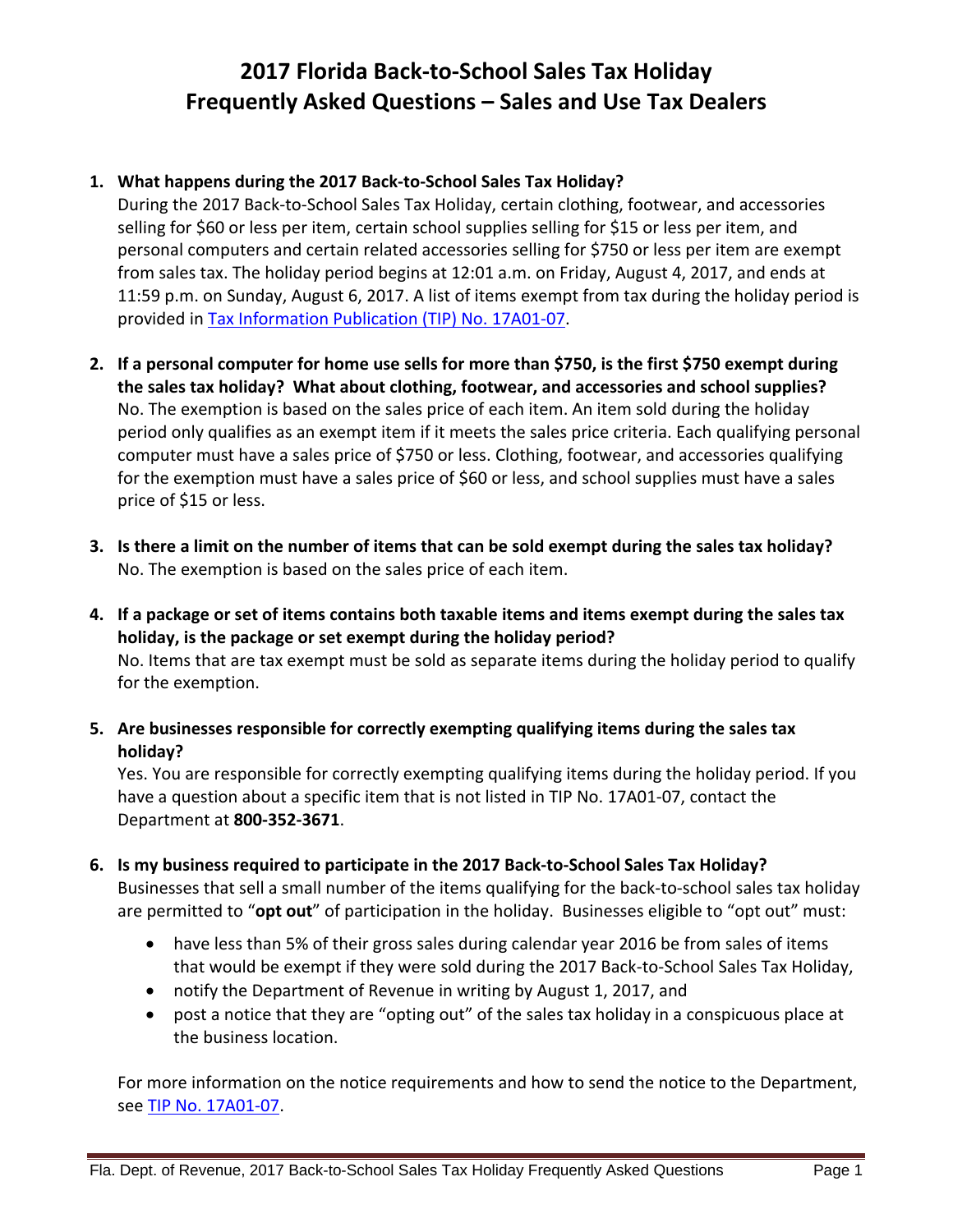**7. Do I need to change my accounting system to show the temporary exemptions?**  No. Your accounting system should adequately identify all items sold that are exempt from tax during this sales tax holiday.

#### **Refunds/Exchanges**

**8. What should I do if I mistakenly collect tax on an item that should be exempt from tax during the sales tax holiday?**

You should refund the tax to your customer(s). If the tax cannot be refunded, you must report and pay the tax to the Department.

- **9. What if a customer comes back after the sales tax holiday for a refund of the tax they paid, but I have already remitted the tax to the Department?** You should refund the tax to your customer. You may take a credit on your next sales and use tax return for the tax refunded to the customer.
- **10. A customer returns an item that was purchased before the sales tax holiday period and exchanges it for another item during the holiday period. The new item is exempt from tax during the holiday period. Do I give the customer a tax refund?**

Yes. You must have documentation (e.g., receipts or invoices) showing that tax was paid on the item at the time of the original purchase.

**11. If a customer returns a qualifying exempt item and is given an item of equal price after the sales tax holiday period, is sales tax due on the new item?**

If a customer buys an item exempt from tax during the tax holiday period and exchanges it for the same type of item (e.g., different size or different color) after the holiday period expires, no tax is due.

If a customer buys an item that is exempt from tax during the tax holiday period and returns the item after the holiday period and gets a different type of item, sales tax will apply to the new purchase even if it is the same price.

#### **Coupons, Discounts, and Rebates**

### **12. Why does a store discount coupon reduce the sales price of an eligible item, but a manufacturer's coupon or rebate does not?**

The sales price of an item includes all consideration received by the retail seller for that item. The price of an item is not limited to the amount paid by a customer. A coupon, discount, or rebate offered by the retail seller reduces the sales price of an item because it reduces the total amount received by the retail seller for the item.

When a retail seller is reimbursed for the amount of any discount created by a manufacturer's coupon, discount, or rebate, the amount of the reimbursement is included in the taxable sales price of the item.

**Manufacturer's coupon example:** During the sales tax holiday period, a jacket sells for \$65. The customer uses a \$10 manufacturer's coupon when purchasing the jacket. Although the customer pays \$55 for the jacket, the retail seller's sales price remains \$65 because the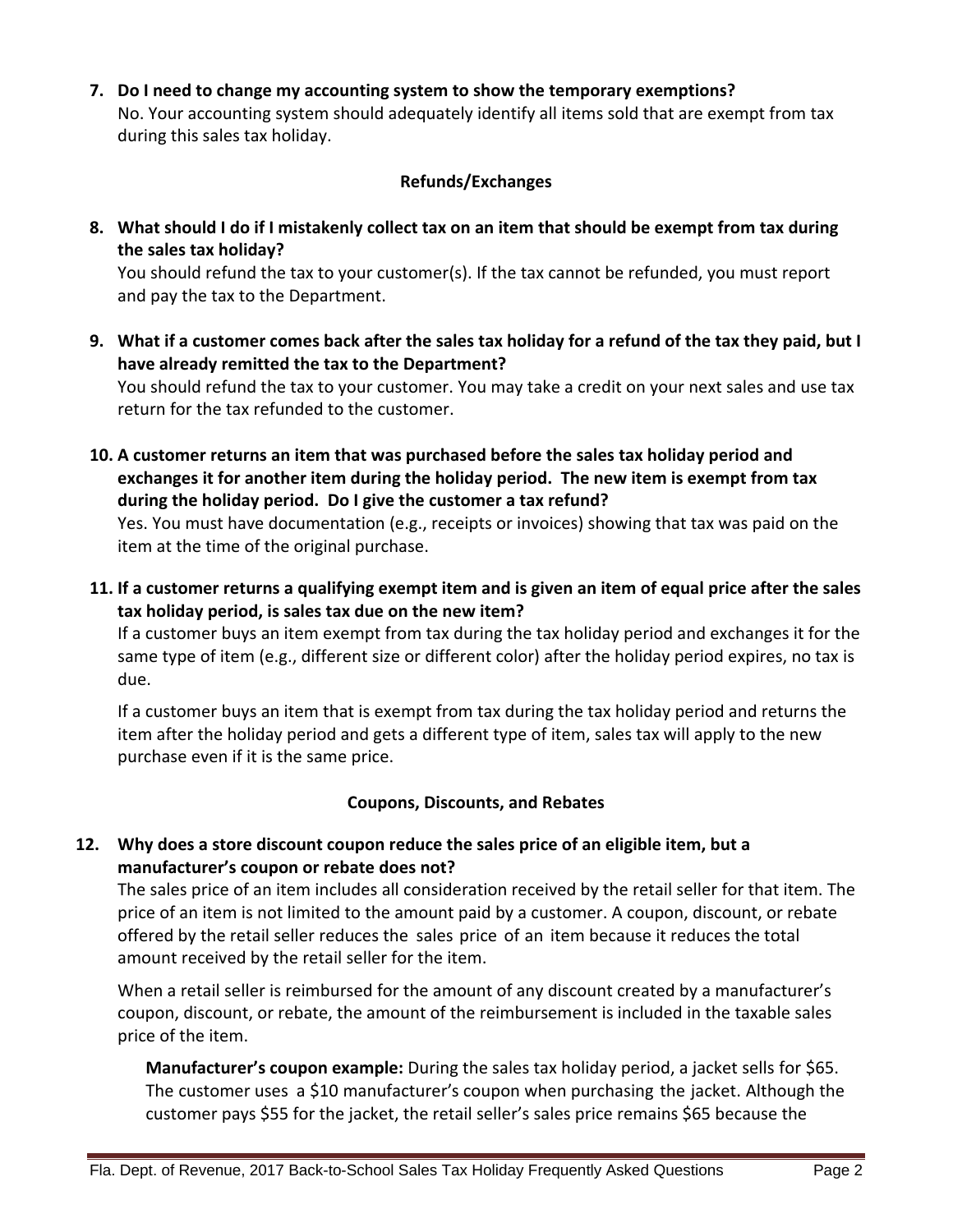seller will receive a total of \$65 for the item: \$55 from the customer and \$10 from the manufacturer. The jacket does not qualify for the exemption during the holiday period (the price of the jacket is more than \$60).

**Manufacturer's rebate example:** During the sales tax holiday period, a package of school supplies containing pens, mechanical pencils, and highlighters sells for \$20. The manufacturer is offering a \$5 instant rebate that is redeemed when a package of school supplies is purchased from the retail seller. Although the purchaser pays \$15, the retail seller's sales price remains \$20 because the seller will receive a total of \$20 for the item: \$15 from the purchaser and \$5 from the manufacturer. The package of school supplies does not qualify for the exemption (the price of the item is more than \$15).

**Store discount coupon example:** During the sales tax holiday period, a personal computer for home use sells for \$800. The retail seller is offering a 10% discount. After applying the 10% discount, the discounted sales price for the computer is \$720. The computer is exempt (the sales price is \$750 or less).

# **Gift Cards**

**13. If a gift card is purchased during a sales tax holiday, can the customer purchase a qualifying item tax exempt after the sales tax holiday ends?**

No. The purchase of the eligible item must be made during the holiday period to be tax exempt. However, when eligible items are purchased during the holiday period using a gift card, the eligible items qualify for the exemption; it does not matter when the gift card was purchased.

### **Rain Checks**

**14. If a rain check is issued during the sales tax holiday, can it be used after the holiday to purchase the item tax exempt?**

No. The purchase of the eligible item must be made during the holiday period to be tax exempt. When a rain check is issued, a sale has not occurred. The sale occurs when the rain check is redeemed and the item is purchased.

### **Layaway Sales**

**15. Are items placed on layaway eligible for the tax exemption during a sales tax holiday?** Yes. A layaway is when an item is set aside for a customer who makes a deposit, agrees to pay the balance of the purchase price over a period of time, and receives the merchandise at the end of the payment period. Eligible items placed on layaway during a holiday period are tax exempt, even if final payment of the layaway is made after the holiday period. If a customer makes a final payment and takes delivery of the items during the holiday period, the eligible items are tax exempt.

# **Mail-Order, Catalog, or Internet Sales**

**16. Do the exemptions during a sales tax holiday apply to mail-order, catalog, or Internet sales?**  Yes. All mail-order, catalog, or Internet sales of eligible items during the holiday are tax exempt when the order is accepted during the holiday period for immediate shipment, even if delivery is made after the holiday period.